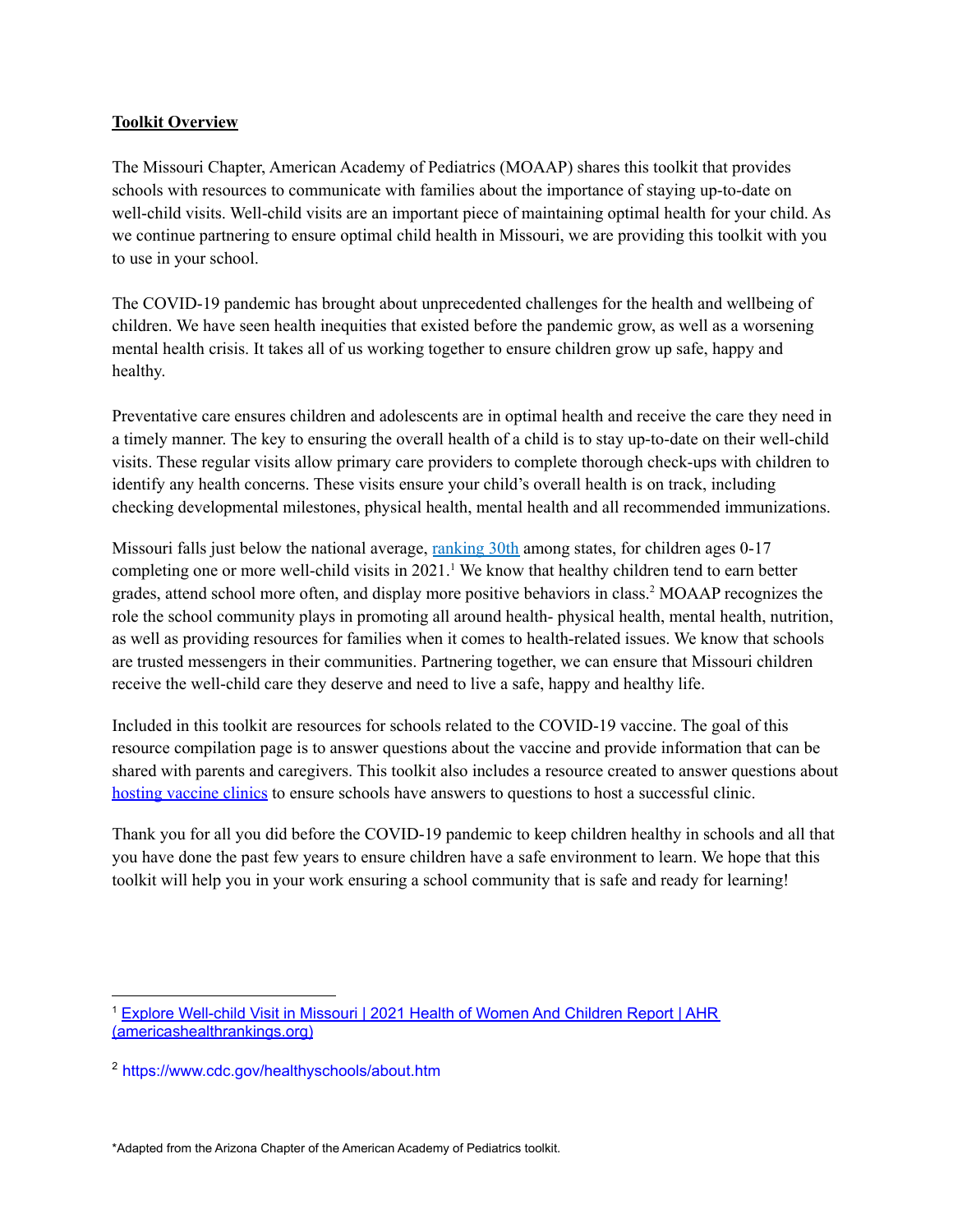# **Email**

Dear Parent or Caregiver,

One of the most critical lessons we have learned over the last two years is the importance of in-person school for children and adolescents. **<insert school name>** cares about your child's health and wants them to continue with safe in-person learning. If you haven't already done so, we encourage our students' families to schedule annual well-child visits. It is important that children routinely receive preventive care.

### WHY IS THIS IMPORTANT?

Data shows that healthy children tend to:

- Earn better grades
- Attend school more often
- Display more positive behaviors in class

The American Academy of Pediatrics (AAP) recommends well-child visits as a way for pediatricians and parents to serve the needs of children.

### THE BENEFITS OF WELL-CHILD VISITS

- Preventive care (including immunizations)
- · Following growth and developmental milestones
- · Tracking social and emotional development
- · A safe place to ask questions and raise concerns about your child's health
- · A team approach to healthcare that includes you, your child, and your child's provider
- · Obtaining resources to support your family's needs

In addition to learning and development, **<school name>** is an advocate for your child's overall health and well-being and is here to support your family. For more information on well-child visits, finding a doctor, and other child health information, visit [www.healthychildren.org.](https://www.healthychildren.org/English/tips-tools/find-pediatrician/Pages/Pediatrician-Referral-Service.aspx)

For information and options on finding affordable, low, or no-cost health insurance, please visit [CoverMissouri.org](https://covermissouri.org/find-help/call-the-cover-missouri-call-center/) or call 800-466-3213.

## Regards,

**<school representative signature>**

## **Calling Script**

● This is **<school representative name>** calling. I am calling today to remind you to schedule your child's annual check-up. One of the best ways to keep children healthy and learning in school is ensuring they are in optimal health, including physical health, mental health and important immunizations. Annual well-child visits ensure your child is in good health, you can ask questions and get your child the care they need.  $\leq$  insert school name> cares about your child's health and wants them to be in school.